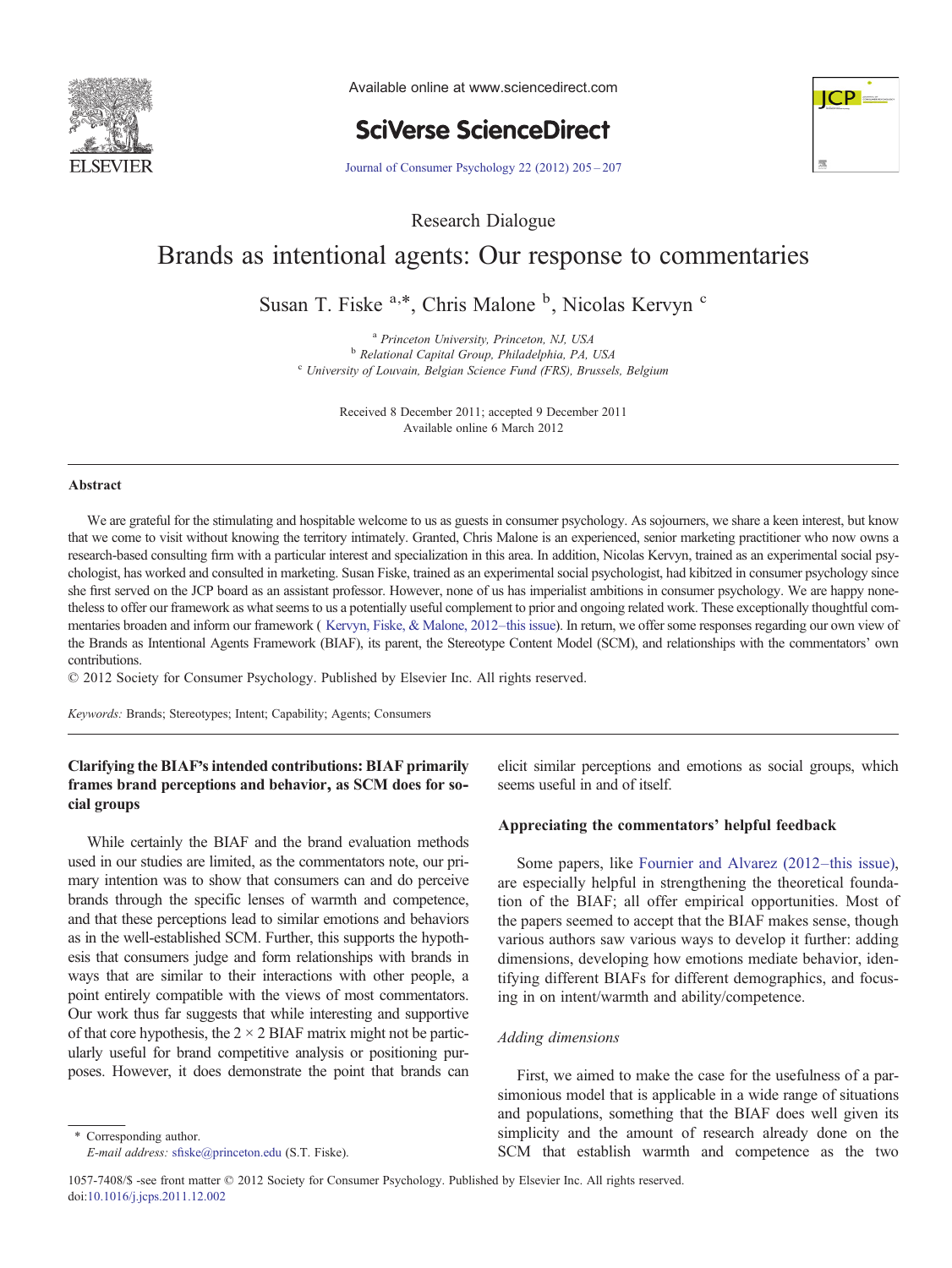fundamental dimensions of social perception. Having such a model, it then of course makes sense to tailor it for specific contexts. The Bennett-Hill (2012–[this issue\), Keller \(2012](#page--1-0)–this [issue\)](#page--1-0), and [Aaker, Garbinsky, and Vohs \(2012](#page--1-0)–this issue) response papers do so nicely by showing that the dimensions make sense within brands and by starting to look at how demographic variables moderate the perceptions on the two dimensions.

On the question of applying the BIAF to a specific brand, one of us (Malone) has been investigating individual brands (including Coca-Cola, Tylenol, OfficeMax and Hershey's), using the BIAF dimensions in addition to traditional brand features and benefits to demonstrate the incremental value and insight warmth/intent and competence/capability can provide.

[Fournier and Alvarez \(2012](#page--1-0)–this issue), originators of idea that consumers and brands have a two-way relationship, locate BIAF as focused on the consumer's role. In that context, they suggest that anthropomorphizing brands enriches their images, with the brand as personified actor. To pursue this, they suggest that BIAF explore other dimensions. Considering the different extra dimensions proposed by the different authors, perhaps most of them make sensible potential sub-dimensions of either intention or competence. But again, we see the world in BIAF tints.

#### Developing how emotions mediate between images and behavior

When proposing a social perception model of brand perception, emotions are an important mediator of the link from perception to behavior and further research is needed on the front. The reaction papers mostly overlook one of our favorite aspects: the emotional part of the BIAF. This is probably due to our results being weak on pity and envy, which are the SCM's most interesting emotions (because of their mixed nature). But still, some promise of that work appears in the commentary of [Aaker, Garbinsky, and Vohs \(2012](#page--1-0)–this issue), who show that perceived brand competence  $\rightarrow$  admiration  $\rightarrow$  purchase, noting that admiration is proximate to behavior. The SCM—and by extension the BIAF—endorse that pathway: perception to cognition to emotion to behavior.

#### Identifying different BIAFs for different demographics

Some authors suggest pursuing individual differences. Acknowledging [Fournier and Alvarez \(2012](#page--1-0)–this issue), admittedly, BIAF does not yet examine varieties of perceivers with differential relative power, emotional intensity, identity relevance, attachment styles, or Big Five traits. Similarly, Bennett and Hill suggest exploring demographic differences in BIAF responding. So far, the parent model, SCM, has not found demographic variations in participants' reports of societal images of outgroups; similarly, Bennett and Hill show no demographic difference for perceived competence (ability), and we agree that status/competence/ability hierarchies in particular are wellunderstood by all. But brands might have more personal contact than many outgroups do, so people might differ more systematically. Keller likewise suggests that many consumers have merely utilitarian knowledge of brands, no relationship at all. One might well go beyond brands selected to demonstrate the BIAF phenomenon, as the new data in the commentaries do, speculating that BIAF would apply more to corporate than product brands. In true interdisciplinary spirit, we welcome further research along these lines.

#### Focusing in on intent/warmth and ability/competence

Some commentators suggest more direct focus on intentionality (Fournier & Alvarez, 2012–[this issue; MacInnis, 2012](#page--1-0)– [this issue\)](#page--1-0): why the shift from warmth to intent, in particular? A short answer is that intent is the underlying concept behind warmth, and the most novel idea in viewing brands as people. Also, warmth as a trait by itself is easily confused with the perceiver's feelings of warmth, so it was a cleaner working definition in this context where we can ask only a few questions about each brand.

Focusing on the two dimensions, some new empirical work identifies the golden quadrant, that is, becoming a brand appearing to have both good intentions and ability [\(Aaker,](#page--1-0) [Garbinsky, & Vohs, 2012](#page--1-0)–this issue). Although they find a slight interaction boost, favoring this combination even over the two main effects, their data show a warmth but not competence main effect, whereas we, as well as [Bennett and Hill](#page--1-0) (2012–[this issue\),](#page--1-0) show main effects for both dimensions. Further research remains to be done.

"Where do perceived intent and ability originate?" ask [Aaker,](#page--1-0) [Garbinsky, and Vohs \(2012](#page--1-0)–this issue), as well as [Keller \(2012](#page--1-0)– [this issue\),](#page--1-0) who suggests that corporate credibility is expertise, trust, and liking (in BIAF terms, this combines ability and intentions into one evaluative dimension, reminiscent of [Osgood,](#page--1-0) [Suci, & Tannenbaum's, 1957](#page--1-0) first dimension). Keller also suggests that brand resonance reflects being in sync, related to intensity and activity (reminiscent of Osgood's second two dimensions, which often combine in person perception). While we appreciate this possibility, our social cognition research suggests that evaluation and potency/activity operate at a roughly 45% angle to our warmth and competence dimensions [\(Kervyn](#page--1-0) [& Fiske, under review](#page--1-0)).

What's more, on the origins question, the SCM identifies social status as predicting perceived competence and cooperation as predicting perceived warmth. The BIAF analogies are a brand's perceived status/ability and cooperation/intention.

#### Conclusions

## Warmth and competence fundamentally drive human social behavior, so perhaps conventional brand constructs can be strengthened and updated by integrating them

The notion that warmth and competence perceptions, emotions, and behaviors developed adaptively, as a means of human survival, has recently become well-accepted. By definition, then, the emergence of branded trade and commerce of products and services certainly came much later in human development. Since current notions of brands and consumer